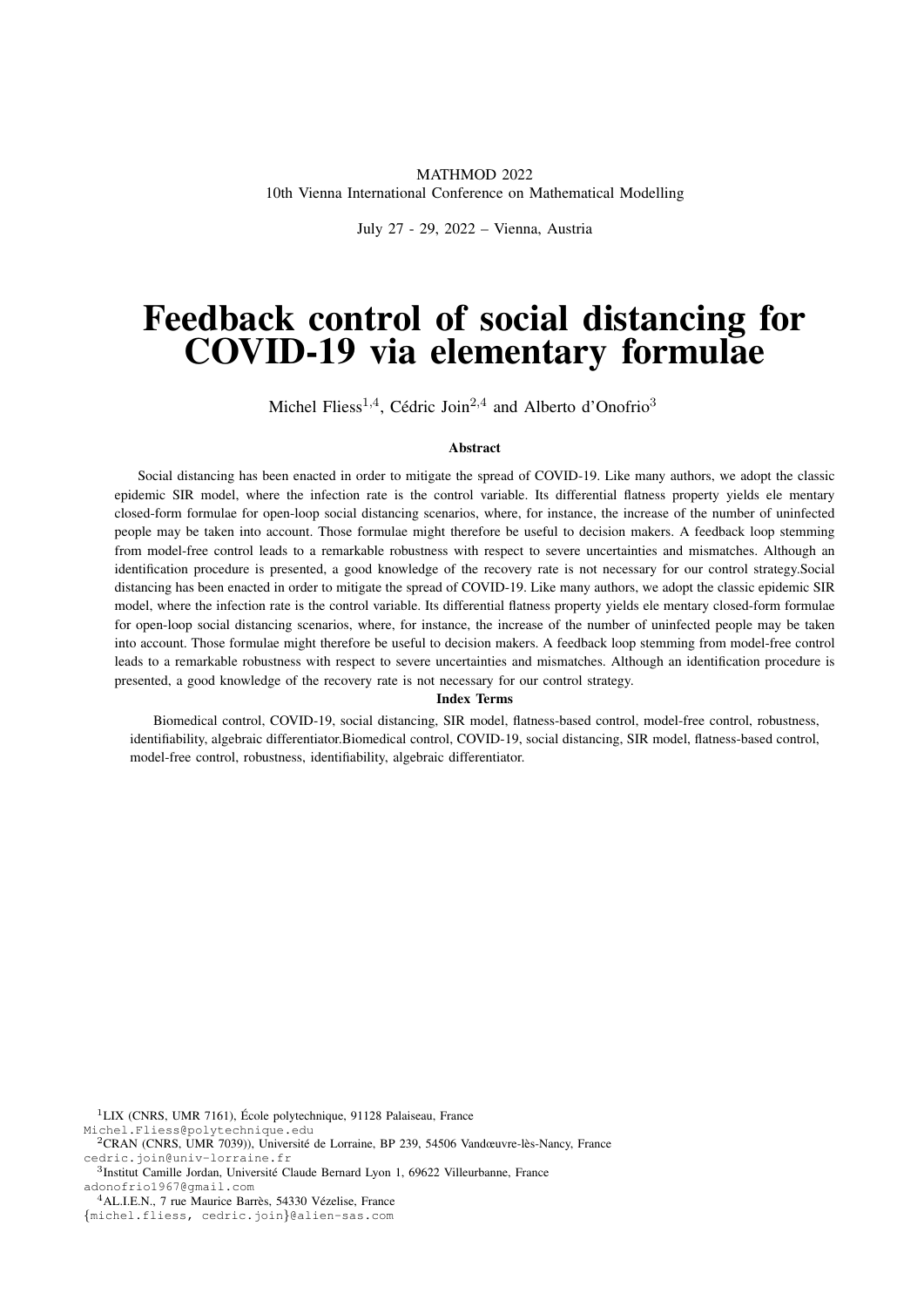## I. INTRODUCTION

In two years an abundant mathematically oriented literature has been devoted to the worldwide COVID-19 pandemic. Some of the corresponding calculations had even a significant political impact (see, *e.g.*, [1], [61]). Note that in the field of mathematical epidemiology of infectious diseases the role of modeling human behavior became increasingly important in the last 15 years. It gave birth to a novel research field named *behavioral epidemiology* of infectious diseases: see, *e.g.*, [45], [83].

A novel control technique for improving the social distancing is presented here. This fundamental topic has already been tackled by many authors: see, *e.g.*, [2], [3], [4], [7], [8], [9], [10], [12], [13], [16], [18], [19], [17], [21], [27], [28], [29], [32], [35], [39], [48], [51], [52], [53], [54], [57], [60], [59], [63], [70], [73], [79]. Most of those papers are based on the famous *SIR* (*Susceptible-Infected-Recovered/Removed*) model, which goes back to 1927 ([37]), or on some modifications of its *compartments*. This communication is also using the SIR model:

- When, like in several papers, the *infection rate* is the control variable, the SIR model is *(differentially) flat* ([26]). Remember that flatness-based control is one of the most popular model-based control setting, especially with respect to concrete applications: see, *e.g.*, [6], [11], [20], [38], [41], [42], [50], [62], [64], [66], [67], [72], [69], [75], [76], [77], [88] for some recent publications. Note that flatness has already been utilized by [31] for studying COVID-19 but with other purposes.
- There are severe uncertainties: model mismatch, poorly known initial conditions, ... We therefore close the loop around the reference trajectory via *model-free* control, or *MFC*, in the sense of [22], [23]. MFC, which is easy to implement, has already been illustrated in a number of practical situations. Some new contributions are listed here: [30], [33], [34], [40], [43], [46], [44], [49], [55], [56], [65], [68], [71], [74], [80], [81], [84], [85], [86], [89], [90], [91]. Let us single out here the excellent work by [78] on ventilators, which are related to COVID-19.

In order to be more specific consider a flat system with a single input u and a single output y. Assume that y is a flat output. Our strategy (see also [82], [24]) may be summarized as follows:

- 1) To any output reference trajectory  $y^*$  corresponds at once thanks to flatness an open-loop control  $u^*$ .
- 2) Let z be some measured output. Write  $z^*$  the corresponding reference trajectory. Set  $u = u^* + \Delta u$ , where  $\Delta u$  is the control of an *ultra-local* local model ([22]). Its output  $\Delta z = z - z^*$  is the tracking error. Closing the loop via an intelligent controller ([22]) permits to ensure local stability around  $z^*$  in spite of severe mismatches and disturbances.

Our paper is organized as follows:

- Section II shows that the SIR model, where the infection rate is the control variable, is flat and the population of recovered/removed individuals is a flat output; the recovery rate is identifiable in the sense of [25].
- Section III is devoted to a flatness-based control strategy, *i.e.*, to a feedforward approach. Elementary closed-form of the control and state variables are easily derived. Various scenarios, where for instance the number of uninfected persons is increased, may thus be easily suggested to decision makers.
- Closing the loop via an intelligent proportional regulator, stemming from model-free control, is the subject of Section IV. Computer simulations confirm an excellent robustness with respect to severe uncertainties.
- A time-varying recovery rate is estimated in Section V via *algebraic estimation* methods ([25]). Techniques from Section IV show however good performances if this rate is wrongly assumed to be constant.
- Some suggestions for future investigations and someconcluding remarks may be found in Section VI.

#### II. MODELING ISSUES

# *A. The SIR model*

The SIR model (see, *e.g.*, [87] for a nice introduction) reads:

$$
\begin{cases}\n\dot{S} = -\beta IS \\
\dot{I} = \beta IS - \gamma I \\
\dot{R} = \gamma I\n\end{cases}
$$
\n(1)

S, I and R, which are non-negative quantities, correspond respectively to the fractions of susceptible, infected and recovered/removed individuals in the population. We may set therefore

$$
S + I + R = 1\tag{2}
$$

 $\beta, 0 < \beta \le \overline{\beta}$ , which is here the control variable,<sup>1</sup> and the parameter  $\gamma > 0$  are respectively the infection and recovery rates.

<sup>&</sup>lt;sup>1</sup>Softening social distancing implies increasing  $\beta(t)$ .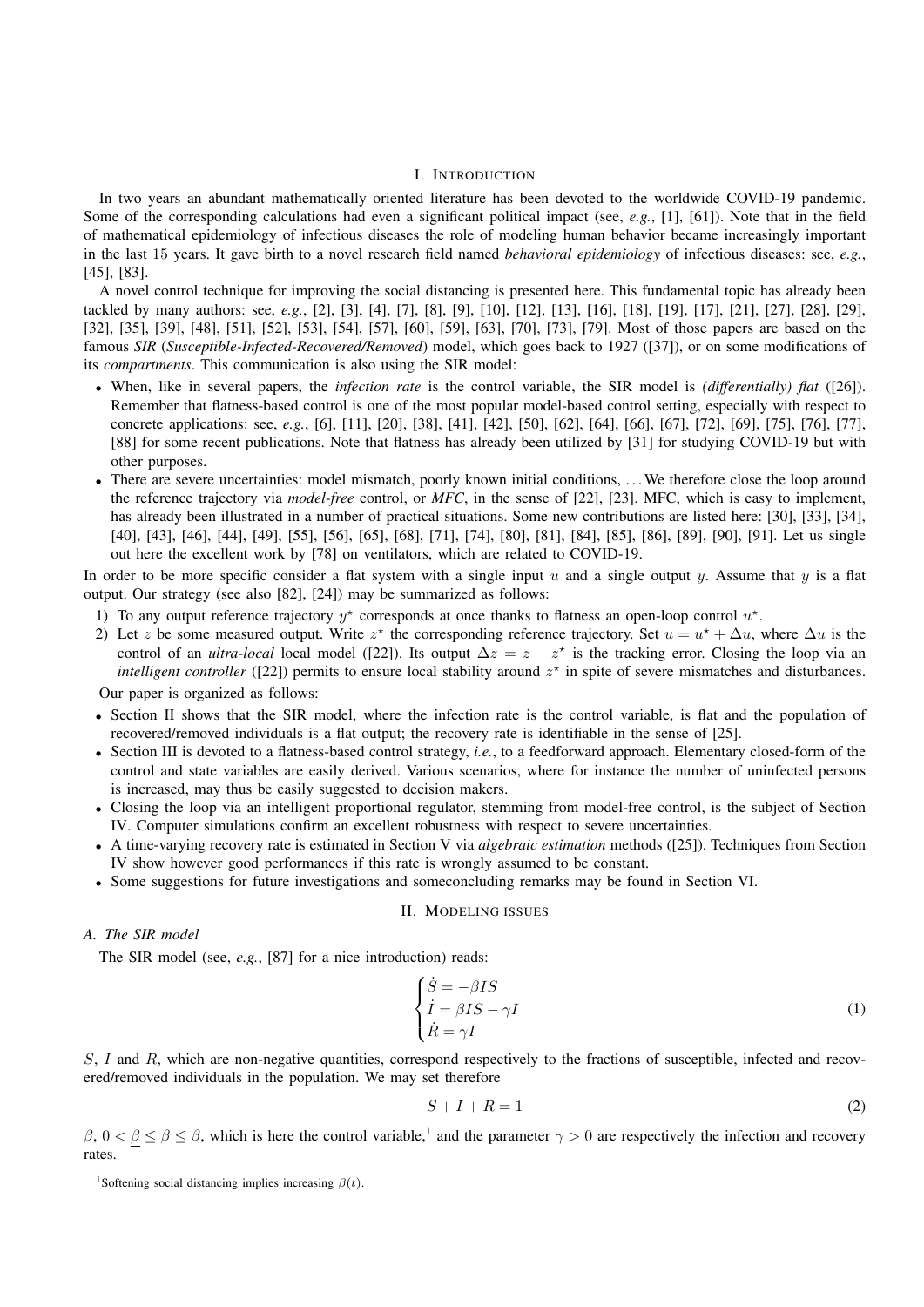#### *B. Flatness*

Equations (1)-(2) show that System (1) is flat and that R is a flat output ([26]). The other system variables may be expressed as *differential rational functions* of R, *i.e.*, as rational functions of R and its derivatives up to some finite order:

$$
I = \frac{\dot{R}}{\gamma} \tag{3}
$$

$$
S = 1 - R - \frac{\dot{R}}{\gamma} \tag{4}
$$

$$
\beta = -\frac{\dot{S}}{IS} = \frac{1}{S} \left( \frac{\dot{I}}{I} + \gamma \right)
$$
\n(5)

*Remark 1:* If  $\gamma$  is not constant, but a differentiable function of time, Equations (3)-(4)-(5) remain valid: System (1) is still flat and R is still a flat output. Equation (5) shows however that  $\dot{\gamma}$  is needed.

## *C. An addendum on the SEIR model*

The *SEIR* model (see, *e.g.*, [14]) is a rather popular extension of the SIR model:

$$
\begin{cases}\n\dot{S} = -\beta IS \\
\dot{E} = \beta IS - \alpha E \\
\dot{I} = \alpha E - \gamma I \\
\dot{R} = \gamma I\n\end{cases}
$$
\n(6)

where  $\alpha > 0$  is an additional parameter. Equation (2) becomes

$$
S + E + I + R = 1.\tag{7}
$$

Equations (6)-(7) show that the SEIR model is also flat and that  $R$  is a flat output:

$$
\begin{cases}\nI = \frac{\dot{R}}{\gamma} \\
E = \frac{\ddot{I} + \gamma I}{\alpha} = \frac{\ddot{R} + \gamma \dot{R}}{\gamma \alpha} \\
S = 1 - R - I - E = 1 - R - \frac{\dot{R}}{\gamma} - \frac{\ddot{R} + \gamma \dot{R}}{\gamma \alpha} \\
\beta = -\frac{\dot{S}}{IS}\n\end{cases}
$$

#### *D. Identifiability of the recovery rate*

Equation (5) yields

$$
\gamma = \beta S - \frac{\dot{I}}{I}
$$

 $γ$  is a differential rational function .of R and  $β$ : It is thus *rationally identifiable* ([25]).

*Remark 2:* The above equation does not work for an identifiability purpose if  $\gamma$  is time-varying:  $\dot{\gamma}$  is sitting on its right hand-side. If we assume that  $I$  and  $S$  are measured, Equation (4) yields

$$
\gamma = \frac{\dot{I} - \beta IS}{I} \tag{8}
$$

 $\gamma$  is still rationally identifiable with respect to I, S,  $\beta$ . It will be useful in Section V.

### III. FLATNESS-BASED CONTROL

## *A. Preparatory calculations*

Set

$$
I_{\text{reference}}(t) = I_0 e^{-\lambda t}
$$

where  $t \ge 0$ ,  $0 \le I_0 \le 1$ , and  $\lambda \ge 0$  is some constant parameter. If we set  $R(0) = 0$ , it yields

$$
R_{\text{reference}}(t) = \frac{\gamma I_0}{\lambda} (1 - e^{-\lambda t})
$$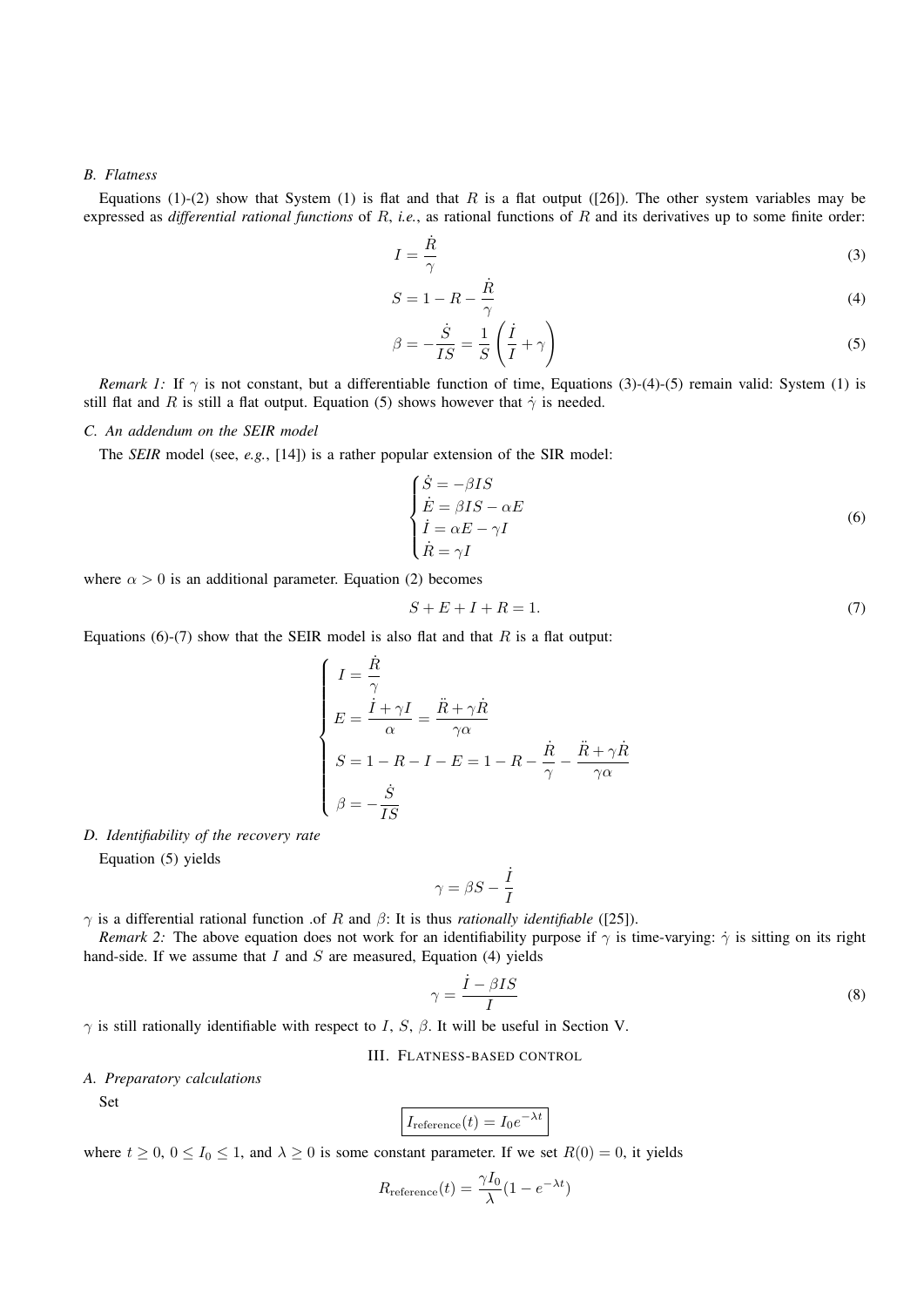$$
S_{\text{reference}}(t) = 1 - \frac{\gamma I_0}{\lambda} \left( 1 - e^{-\lambda t} \right) - I_0 e^{-\lambda t}
$$

and the open-loop control

$$
\beta_{\text{flat}}(t) = \frac{\gamma - \lambda}{1 - \frac{\gamma I_0}{\lambda} (1 - e^{-\lambda t}) - I_0 e^{-\lambda t}}
$$

$$
\lim_{t \to +\infty} \beta_{\text{flat}}(t) = \frac{\lambda(\gamma - \lambda)}{\lambda - \gamma I_0}
$$
(9)

Thus

The following inequalities are staightforward:

$$
\gamma I_0 < \lambda < \gamma \tag{10}
$$

 $\lambda < \gamma$  follows from  $\beta > 0$ ;  $\gamma I_0 < \lambda$  follows from

$$
\lim_{t \to +\infty} S(t) = 1 - \frac{\gamma I_0}{\lambda} = S(\infty) > 0
$$
\n(11)

Introduce the more or less precise quantity  $\beta_{\text{accept}}$ , where  $\beta < \beta_{\text{accept}} < \overline{\beta}$ . It stands for the "harshest" social distancing protocols which are "acceptable" in the long run. Equation  $\overline{(9)}$  yields therefore

$$
\frac{\lambda(\gamma - \lambda)}{\lambda - \gamma I_0} = \beta_{\text{accept}}
$$

The positive root of the corresponding quadratic algebraic equation  $\lambda^2 + (\beta_{\text{accept}} - \gamma)\lambda - \gamma I_0 \beta_{\text{accept}} = 0$  is

$$
\lambda_{\text{accept}} = \frac{\gamma - \beta_{\text{accept}} + \sqrt{\Delta_{\text{accept}}}}{2}
$$

where  $\Delta_{\text{accept}} = (\gamma - \beta_{\text{accept}})^2 + 4\gamma I_0 \beta_{\text{accept}} \ge 0$ . The fundamental inequality

$$
\gamma I_0 < \lambda_{\mathrm{accept}} < \gamma
$$

follows from

$$
\lim_{\lambda \downarrow \gamma I_0} \frac{\lambda(\gamma - \lambda)}{\lambda - \gamma I_0} = +\infty, \quad \lim_{\lambda \uparrow \gamma} \frac{\lambda(\gamma - \lambda)}{\lambda - \gamma I_0} = 0
$$

Equation (11) leads to the notation

$$
S_{\text{accept}}(\infty) = 1 - \frac{\gamma I_0}{\lambda_{\text{accept}}}
$$

The inequality

$$
S(\infty) < S_{\text{accept}}(\infty) \quad \text{if} \quad \lambda < \lambda_{\text{accept}}
$$

demonstrates that the proportion of uninfected people decreases if the social distancing obligations are relaxed.

### *B. Two computer experiments*

Set  $\gamma = 0.1$ ,  $\beta_{\text{accept}} = 0.22$ . Figure 1 displays the open-loop evolutions of  $\beta$ , I, S when  $\lambda = \lambda_{\text{accept}}$ . Those behaviors are quite satisfactory.

IV. MODEL-FREE CONTROL

#### *A. Ultra-local model*

Set  $\Delta I(t) = I(t) - I_{\text{reference}}(t)$ ,  $\beta(t) = \beta_{\text{flat}}(t) + \Delta \beta(t)$ . In order to take into account the various uncertainties, introduce the *ultra-local* model ([22])

$$
\frac{d}{dt}\Delta I = F + \mathfrak{a}\Delta\beta\tag{12}
$$

- The function  $F$ , which is data-driven, subsumes the poorly known structures and disturbances.
- The parameter a, which does not need to be precisely determined, is chosen such that the three terms in Equation (12) are of the same magnitude.
- $F_{\text{est}} = -\frac{6}{\tau^3} \int_{t-\tau}^t ((t-2\sigma)\Delta I(\sigma) + \mathfrak{a}\sigma(\tau-\sigma)\Delta \beta(\sigma)) d\sigma$ , where  $\tau > 0$  is "small", gives a real-time estimate, which in practice is implemented via a digital filter.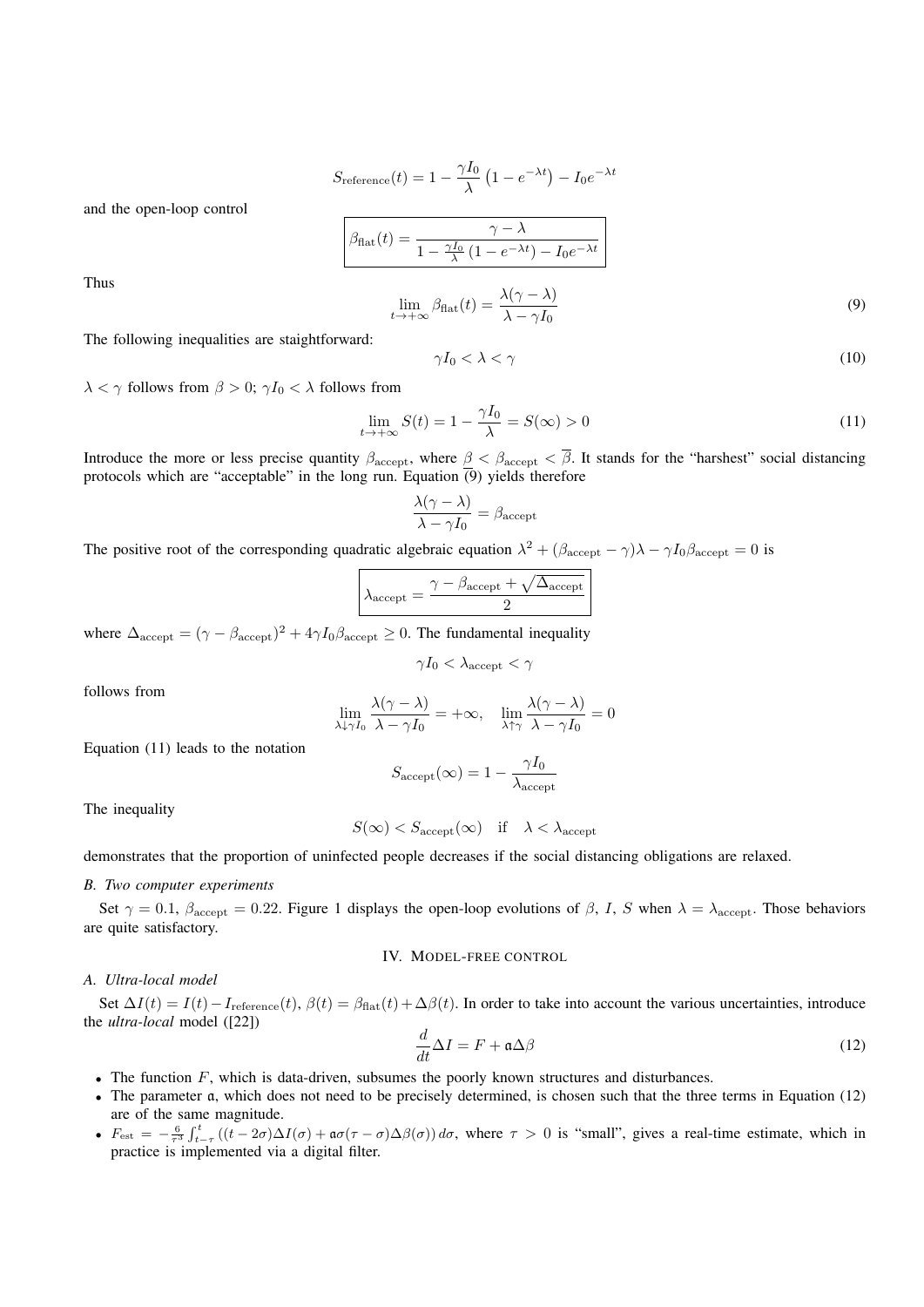### *B. Intelligent proportional controller*

Introduce ([22]) the *intelligent proportional controller*, or *iP*,

$$
\Delta \beta = -\frac{F_{\text{est}} + K_P \Delta I}{\mathfrak{a}} \tag{13}
$$

where  $K_P$  is a tuning gain. Equations (12) and (13) yield

$$
\frac{d}{dt}\Delta I + K_P \Delta I = F - F_{\text{est}}
$$

Set  $K_P > 0$ . Then  $\lim_{t \to +\infty} \Delta I(t) \approx 0$  if the estimate  $F_{\text{est}}$  is "good," *i.e.*, if  $F - F_{\text{est}}$  is "small." Local stability is ensured. *Remark 3:* When compared to classic PIs and PIDs (see, *e.g.*, [5]), the gain tuning of the iP is straightforward.

#### *C. Computer experiments*

The sampling time interval is 2 hours. In Equations (12) and (13),  $\mathfrak{a} = 0.1$ ,  $K_P = 1$ . Figure 2 displays excellent results in spite of errors on initial conditions and of the fuzzy character of any measurement of the social distancing. This fuzziness is expressed here by an additive corrupting white Gaussian noise  $\mathcal{N}(0, 5.10^{-3})$  on  $\beta$ .

### V. ON THE RECOVERY RATE  $\gamma$

Assume now that  $\gamma$  is a differentiable time function. Equation (8) yields the algebraic estimator

$$
\gamma_{\rm est} = \frac{[\dot{I}]_{\rm est} - \beta IS}{I} \tag{14}
$$

where  $[\dot{I}]_{\rm est}$  is an estimate of  $\dot{I}$  obtained along the lines developed by [47] and [58] for *algebraic differentiators*. Figure 3-c displays excellent results. The flatness-based computer experiments is achieved as in Section III-B, *i.e.*,  $\gamma = 0.1$  is assumed to be constant. Lack of space prevents us from examining more realistic situations. Closing the loop via model-free control yields as demonstrated in Figures 3-a-b a satisfactory behavior. Is the exact knowledge of the recovery rate unimportant?

#### VI. CONCLUSION

[15] questions the relevance and usefulness of such control-theoretic considerations for non-pharmaceutical mitigation policies against COVID-19. We certainly do not claim to set aside those objections in this preliminary short study. The combination however of flatness-based and model-free controls presents nevertheless some major advantages as demonstrated here and by [82] and [24].

An extra theoretical effort must be made in order to design control strategy as close as possible to the real epidemic control enacted by Public Health authorities. Summarizing, we consider this results proposed in this work as a theoretical ideal framework, to be filled with a more realistic picture: an implementable non-pharmaceutical control strategy. Preliminary results, which we recently obtained, indicate that the methodology here proposed is in the right direction (see [36]).

#### **REFERENCES**

- [1] Adam D. (2020). Special report: the simulations driving the world's response to COVID-19. *Nature*, 580, 316-318.
- [2] Al-Radhawi M.A., Sadeghi M., Sontag E.D. (2022). Long-term regulation of prolonged epidemic outbreaks in large populations via adaptive control: A singular perturbation approach. *IEEE Contr. Syst. Lett.*, 6, 578-583.
- [3] Ames A.Z., Molnár T.G., Singletary A.W., Orosz G. (2020). Safety-critical control of active interventions for COVID-19 mitigation. IEEE Access, 8, 188454-188474.
- [4] Angulo M.T., Castaños F., Moreno-Morton R., Velasco-Hernández J.X., Moreno J.A. (2021). A simple criterion to design optimal non-pharmaceutical interventions for mitigating epidemic outbreaks. *J. Roy. Soc. Interface*, 18, 20200803.
- [5] Åström K.J., Murray R.M. (2008). *Feedback Systems: An Introduction for Scientists and Engineers*. Princeton University Press.
- [6] Beltran-Carbajal F., Tapia-Olvera R., Valderrabano-Gonzalez A., Yanez-Badillo H., Rosas-Caro J.C., Mayo-Maldonado J.C. (2021). Closed-loop online harmonic vibration estimation in DC electric motor systems. *Appl. Math. Model.*, 94, 460-481.
- [7] Berger T. (2022). Feedback control of the COVID-19 pandemic with guaranteed non-exceeding ICU capacity. *Syst. Contr. Lett.*, 160, 105111.
- [8] Bisiacco M., Pillonetto G. (2021). COVID-19 epidemic control using short-term lockdowns for collective gain. *Ann. Rev. Contr.*, 52, 573-586.

[9] Bliman P.-A., Duprez M. (2021). How best can finite-time social distancing reduce epidemic final size? *J. Theoret. Biol.*, 511, 110557.

- [10] Bliman P.-A., Duprez M., Privat Y., Vauchelet N. (2021). Optimal immunity control and final size minimization by social distancing for the SIR epidemic model. *J. Optim. Theory App.*, 189, 408-436.
- [11] Bonnabel S., Clayes X. (2020). The industrial control of tower cranes: An operator-in-the-loop approach. *IEEE Contr. Syst. Magaz.*, 40, 27-39.
- [12] Bonnans J.F., Gianatti J. (2020). Optimal control techniques based on infection age for the study of the COVID-19 epidemic. *Math. Model. Nat. Phenom.*, 15, 48.
- [13] Borri A., Palumbo P., Papa F., Possieri C. (2021). Optimal design of lock-down and reopening policies for early-stage epidemics through SIR-D models *Annu. Rev. Contr.* 51, 511-524.
- [14] Brauer F., Castillo-Chavez C. (2012). *Mathematical Models in Population Biology and Epidemiology* (2nd ed.). Springer.
- [15] Casella F. (2021). Can the COVID-19 epidemic be controlled on the basis of daily test reports? *IEEE Contr. Syst. Lett.*, 5, 1079-1084. [16] Charpentier A., Elie R., Laurière'M., Tran V.C. (2020). COVID-19 pandemic control: balancing detection policy and lockdown intervention ICU
- sustainability. *Math. Model. Nat. Phenom.*, 15, 57. [17] Dias S., Queiroz K., Araujo A. (2022). Controlling epidemic diseases based only on social distancing level. *J. Contr. Autom. Electr. Syst.*, 33, 8-22.
- [18] Di Lauro F., Kiss I.Z., Della Santina C. (2021a). Optimal timing of one-shot interventions for epidemic control. *PLoS Comput. Biol.*, 17, e1008763.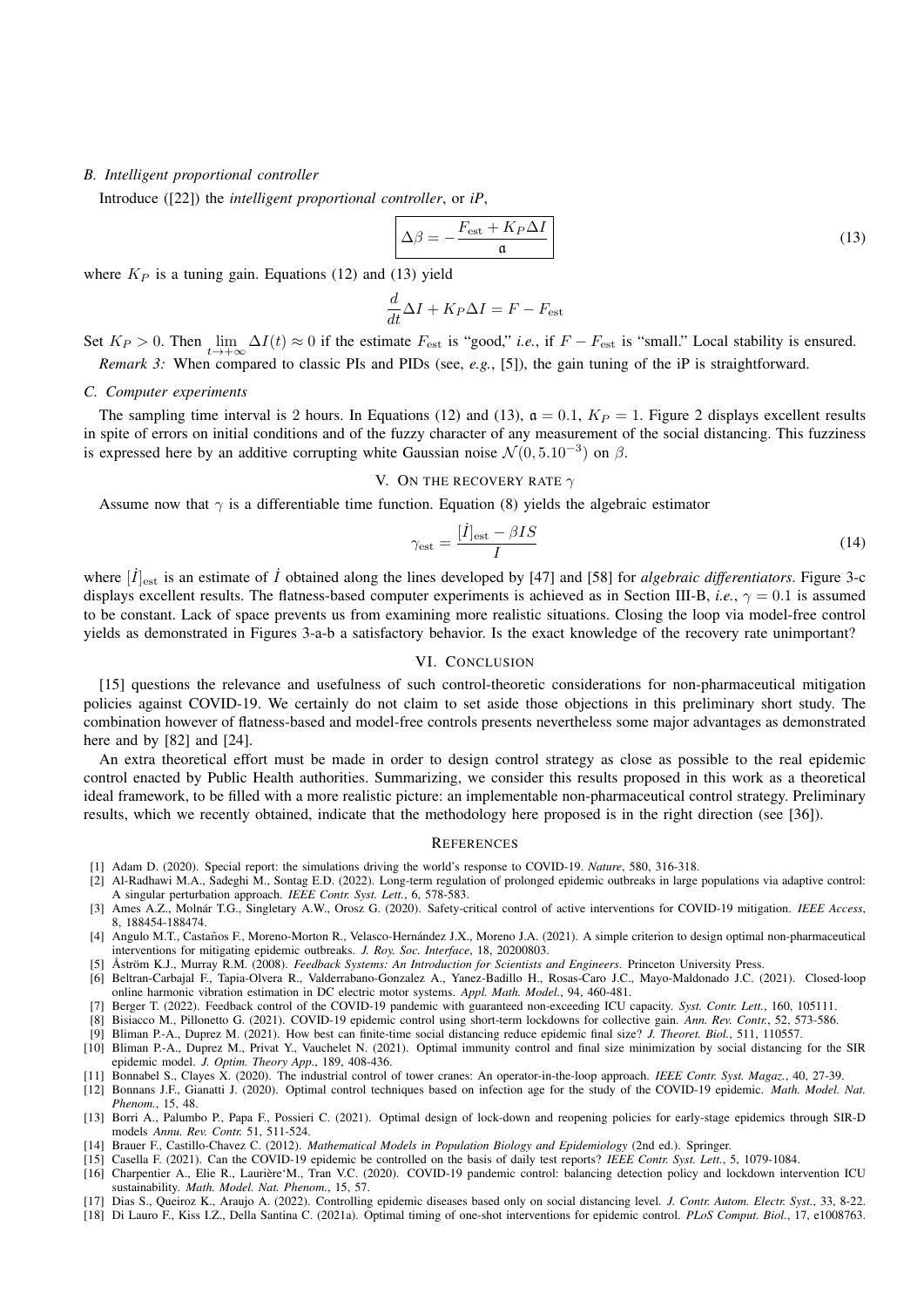- [19] Di Lauro F., Kiss I.Z., Della Santina C. (2021b). Covid-19 and flattening the curve: A feedback control perspective. *IEEE Contr. Syst. Lett.*, 5, 1435-1440.
- [20] Diwold J., Kolar B., Markus Schöberl M. (2022). Discrete-time flatness-based control of a gantry crane. *Contr. Engin. Pract.*, 119, 104980.
- [21] Efimov D., Ushirobira R. (2021). On an interval prediction of COVID-19 development based on a SEIR epidemic model. *Ann. Rev. Contr.*, 51, 477-487.
- [22] Fliess M., Join C. (2013). Model-free control. *Int. J. Contr.*, 86, 2228-2252.
- [23] Fliess M., Join C. (2021). An alternative to proportional-integral and proportional-integral-derivative regulators: Intelligent proportional-derivative regulators. *Int. J. Robust Nonlin. Contr.*
- https://doi.org/10.1002/rnc.5657
- [24] Fliess M., Join C., Moussa K., Djouadi S.M., Alsager M.W. (2021). Toward simple in silico experiments for drugs administration in some cancer treatments. *IFAC PapersOnLine*, 54-15, 245-250.
- [25] Fliess M., Join C., Sira-Ram`ırez H. (2008). Non-linear estimation is easy. *Int. J. Model. Identif. Contr.*, 4, 12-27.
- [26] Fliess M., Lévine J., Martin P., Rouchon P. (1995). Flatness and defect of non-linear systems: introductory theory and examples. *Int. J. Contr.*, 61, 1327-1361.
- [27] Gevertz J.L., Greene J.M., Sanchez-Tapia C.H., Sontag E.D. (2021). A novel COVID-19 epidemiological model with explicit susceptible and asymptomatic isolation compartments reveals unexpected consequences of timing social distancing. *J. Theoret. Biol.*, 510, 110539.
- [28] Godara P., Herminghaus S., Heidemann K.M. (2021). A control theory approach to optimal pandemic mitigation. *PLoS ONE*, 16, e0247445.
- [29] Greene J.M., Sontag E.D. (2021). Minimizing the infected peak utilizing a single lockdown: a technical result regarding equal peak. *MedRxiv*. https://doi.org/10.1101/2021.06.26.21259589
- [30] Gu J., Li H., Zhang H., Pan C., Luan Z. (2021). Cascaded model-free predictive control for single-phase boost power factor correction converters. *Int. J. Robust Nonlinear Contr.*, 31, 5016-5032.
- [31] Hametner C., Kozek M., Böhler L., Wasserburger A., Peng Du Z., Kölbl R., Bergmann M., Bachleitner-Hofmann T., Jakubek S. (2021). Estimation of exogenous drivers to predict COVID-19 pandemic using a method from nonlinear control theory. *Nonlin. Dyn.*, 106, 1111-1125.
- [32] Ianni A., Rossi N. (2021). SIR-PID: A proportional-integral-derivative controller for COVID-19 outbreak containment. *Physics*, 3, 459-472.
- [33] Ismail A., Noura H., Harmouch F., Harb Z. (2021). Design and control of a neonatal incubator using model-free control. *29th Medit. Conf. Contr. Automat.*, Puglia.
- [34] Jin N., Chen M., Guo L., Li Y., Chen Y. (2021). Double-vector model-free predictive control method for voltage source inverter with visualization analysis. *IEEE Trans. Indust. Electron.* doi: 10.1109/TIE.2021.3128905
- [35] Jing M., Yew Ng K., Mac Namee B., Biglarbeigi P., Brisk R., Bond R., Finlay D., McLaughlin J. (2021). COVID-19 modelling by time-varying transmission rate associated with mobility trend of driving via Apple Maps. *J. Biomed. Informat.*, 122, 103905.
- [36] Join C., d'Onofrio A., Fliess M. (2022). Toward realistic social distancing policies via advanced feedback control. *Submitted*.
- [37] Kermack W.O., McKendrick A.G. (1927). A contribution to the mathematical theory of epidemics. *Proc. Royal Soc. London Ser. A*, 115, 700-721.
- [38] Kogler H., Ladner K., Ladner P. (2022). Flatness-based control of a closed-circuit hydraulic press. In: Irschik H., Krommer M., Matveenko V.P., Belyaev A.K. (Eds) *Dynamics and Control of Advanced Structures and Machines. Advanced Structured Materials*, pp. 111-121. Springer.
- [39] Köhler J., Schwenkel L., Koch A., Berberich J., Pauli P., Allgöwer F. (2021). Robust and optimal predictive control of the COVID-19 outbreak. Ann.
- *Rev. Contr.*, 51, 525-539. [40] Kuruganti T., Olama M., Dong J., Xue Y., Winstead C., Nutaro J., Djouadi S., Bai L., Augenbroe G., Hill J. (2021). *Dynamic Building Load Control to Facilitate High Penetration of Solar Photovoltaic Generation*. Tech. Rep. ORNL/TM-2021/2112, Oak Ridge National Lab.
- [41] Li X., Wang Y., Guo X., Cui X., Zhang S., Li Y.(2021). An improved model-free current predictive control method for SPMSM drives. *IEEE Access*, DOI: 10.1109/ACCESS.2021.3115782
- 
- [43] Lv M., Gao S., Wei Y., Zhang D., Qi H., Wei Y. (2022). Model-free parallel predictive torque control based on ultra-local model of permanent magnet synchronous machine. *Actuators*, 11, 31.
- [44] Mao J., Li H., Yang L., Zhang H., Liu L., Wang X., Tao J. (2021). Non-cascaded model-free predictive speed control of SMPMSM drive system. *IEEE Trans. Energ. Convers.*, doi: 10.1109/TEC.2021.3090427
- [45] Manfredi P., d'Onofrio A. (Eds) (2013). *Modeling the Interplay Between Human Behavior and the Spread of Infectious Diseases*. Springer.
- [46] Manzoni E., Rampazzo M. (2021). Automatic regulation of anesthesia via ultra-local model control via ultra-local model control. *IFAC PapersOnLine*, 54-15, 49-54.
- [47] Mboup M., Join C., Fliess M. (2009). Numerical differentiation with annihilators in noisy environment. *Numer. Algor.*, 50, 439-467.
- [48] McQuade S.T., Weightman R., Merrill N.J., Yadav A., Trélat E., Allred S.R., Piccoli B. (2021). Control of COVID-19 outbreak using an extended SEIR model. *Math. Model. Meth. Appl. Sci.*, 31, 2399-2424.
- [49] Michel L., Silva C.J., Torres D.F.M. (2022). Model-free based control of a HIV/AIDS prevention model. *Math. Biosci. Engin.*, 19, 759-774.
- [50] Miunske T. (2020). *Ein szenarienadaptiver Bewegungsalgorithmus fur die L ¨ angsbewegung eines vollbeweglichen Fahrsimulators ¨* . Springer.
- [51] Morato M.M., Bastos S.B., Cajueiro D.O., Normey-Rico J.E. (2020a). An optimal predictive control strategy for COVID-19 (SARS-CoV-2) social distancing policies in Brazil. *Annual Rev. Contr.*, 50, 417-431.
- [52] Morato M.M., Pataro I.M.L., Americano da Costa M.V., Normey-Rico J.E. (2020b). A parametrized nonlinear predictive control strategy for relaxing COVID-19 social distancing measures in Brazil. *ISA Trans.*,
- https://doi.org/10.1016/j.isatra.2020.12.012
- [53] Morgan A.L.K., Woolhouse M.E.J., Medley G.F., van Bunnik B.A.D. (2021). Optimizing time-limited non-pharmaceutical interventions for COVID-19 outbreak control. *Phil. Trans. Roy. Soc. B*, 376, 20200282.
- [54] Morris D.H., Rossine F.W., Plotkin J.B., Levin S.A. (2021). Optimal, near-optimal, and robust epidemic control. *Communic. Phys.*, 4, 78.
- [55] Mousavi M.S., Davari S.A., Nekoukar V., Garcia C., Rodriguez J. (2021). Model-free finite set predictive voltage control of induction motor. *12th Power Electron. Drive Syst. Techno. Conf.*, Tabriz.
- [56] das Neves P.G., Augusto Angélico B.A. (2021). Model-free control of mechatronic systems based on algebraic estimation. Asian J. Contr., https://doi.org/10.1002/asjc.2596
- [57] O'Sullivan D., Gahegan M., Exeter D.J., Adams B. (2020). Spatially explicit models for exploring COVID-19 lockdown strategies. *Trans. GIS*, 24, 967-1000.
- [58] Othmane A., Rudolph J., Mounier H. (2021). Systematic comparison of numerical differentiators and an application to model-free control. *Europ. J. Contr.*, 62, 113-119.
- [59] Pillonetto G., Bisiacco M., Palù G., Cobelli C. (2021). Tracking the time course of reproduction number and lockdown's effect on human behaviour during SARS-CoV-2 epidemic: nonparametric estimation. *Sci. Rep.*, 11, 9772.
- [60] Péni T., Csutak B., Szederkényi G., Röst G. (2020). Nonlinear model predictive control with logic constraints for COVID-19 management. *Nonlin. Dyn.*, 102, 1965-1986.
- [61] Quintana I.O., Rosenstock S., Klein C. (2021). The coordination dilemma for epidemiological modelers. *Biol. Philo.*, 36, 54.

[42] Lorenz-Meyer M.N.L., Menzel R., Dadzis K., Nikiforova A., Riemann H. (2020). Lumped parameter model for silicon crystal growth from granulate crucible. *Cryst. Res. Techno.*, 55, 2000044.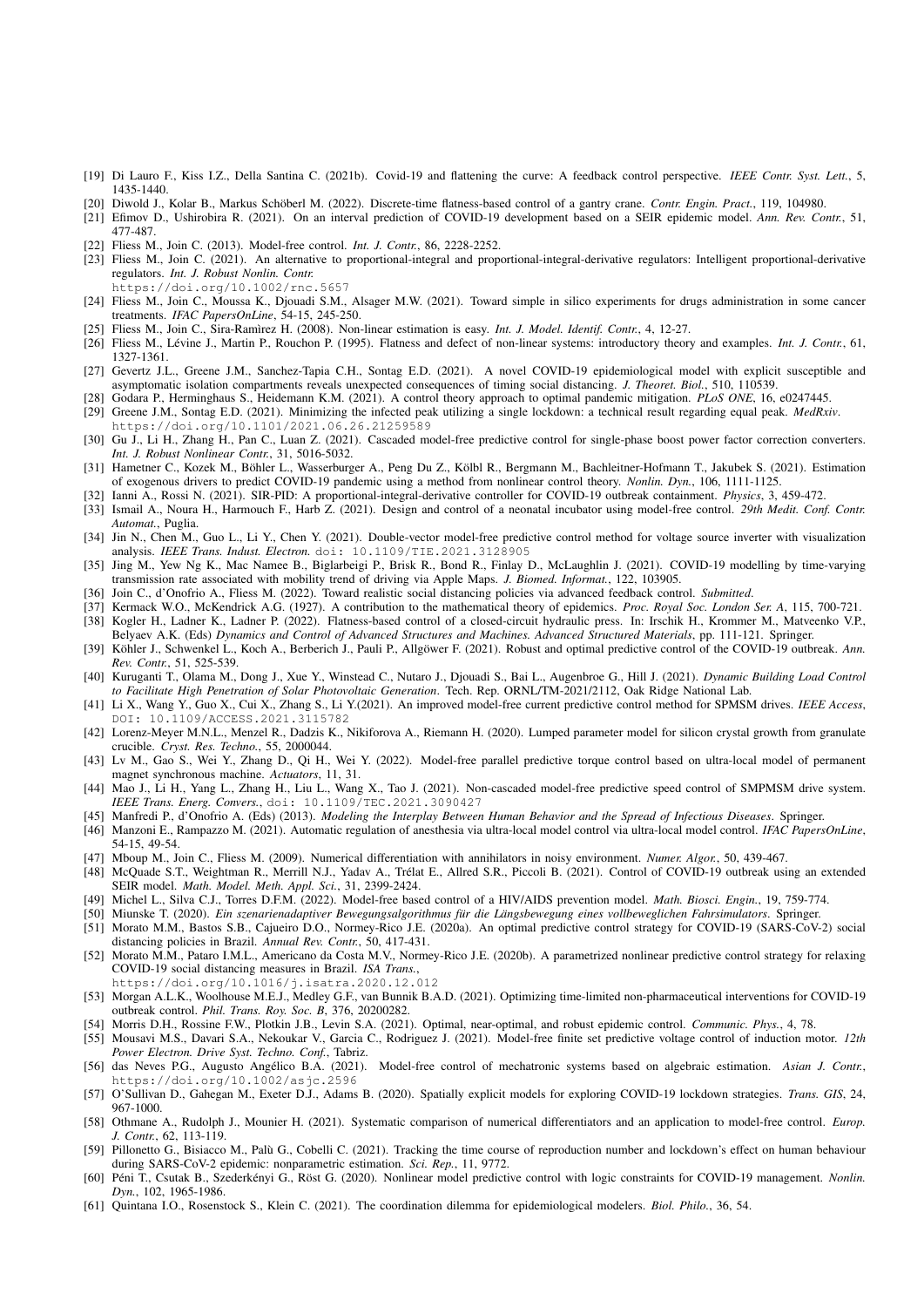- [62] Richter H., Warner H. (2021). Motion optimization for musculoskeletal dynamics: A flatness-based polynomial approach. *IEEE Trans. Automat. Contr.*, DOI: 10.1109/TAC.2020.3029318
- [63] Sadeghi M., Greene J.M., Sontag E.D. (2021). Universal features of epidemic models under social distancing guidelines. *Annual Rev. Contr.*, 51, 426-440.
- [64] Sahoo S.R., Chiddarwar S.S. (2020). Flatness-based control scheme for hardware-in-the-loop simulations of omnidirectional mobile robot. *Simul.*, 96, 169-183.
- [65] Sancak C., Yamac F., Itik, M., Alici G. (2021). Force control of electro-active polymer actuators using model-free intelligent control. *J. Intel. Mater. Syst. Struct.*, https://doi.org/10.1177/1045389X20986992
- [66] Sanchez J.C., Gavilan F., Vazqueza R., Louembet C. (2020). A flatness-based predictive controller for six-degrees of freedom spacecraft rendezvous. *Acta Astronaut.*, 167, 391-403.
- [67] Schörghuber C., Gölles M., Reichhartinger M., Horn M. (2020). Control of biomass grate boilers using internal model control. Contr. Eng. Pract., 96, 104274.
- [68] Sehili L., Boukhezzar B. (2022). Ultra-local model design based on real-time algebraic and derivative estimators for position control of a DC motor. *J. Contr. Autom. Electr. Syst.*, https://doi.org/10.1007/s40313-021-00881-z
- [69] Sekiguchi K., Eikyu W., Nonaka K. (2021). Feedback control for a drone with a suspended load via hierarchical linearization. *J. Robot. Mechatron.*, 33, 274-282.
- [70] Sontag E.D. (2021).. An explicit formula for minimizing the infected peak in an SIR epidemic model when using a fixed number of complete lockdowns. *Int. J. Robust Nonlin. Contr.*, https://doi.org/10.1002/rnc.5701
- [71] Srour A., Noura H., Theilliol (2021). Passive fault-tolerant control of a fixed-wing UAV based on model-free control. *5th Conf. Contr. Fault Toler. Syst. (SysTol)*, Saint-Raphael. ¨
- [72] Steckler P.-B., Gauthier J.-Y., Lin-Shi X., Wallart (2021). Differential flatness-based, full-order nonlinear control of a modular multilevel converter (MMC). *IEEE Trans. Contr. Syst. Techno.*, DOI: 10.1109/TCST.2021.3067887
- [73] Stella L., Pinel Martínez A., Bauso D., Colaneri P. (2022). The role of asymptomatic infections in the COVID-19 epidemic via complex networks and stability analysis. *SIAM J. Contr. Optim.*, S119-S144.
- [74] Sun J., Wang J., Yang P., Guo S. (2021). Model-free prescribed performance fixed-time control for wearable exoskeletons. *Appl. Math. Model.*, 90, 61-77.
- [75] Tal E.A., Karaman S. (2021). Global trajectory-tracking control for a tailsitter flying wing in agile uncoordinated flight. *AIAA Aviat. Forum*.
- [76] Thounthong P., Mungporn P., Guilbert D., Takorabet N., Pierfedericie S., Nahid-Mobarakehf B., Hug Y., Bizonh N., Huangfui Y., Kumamj P. (2021). Design and control of multiphase interleaved boost converters-based on differential flatness theory for PEM fuel cell multi-stack applications. *Elect. Power Ener. Syst*, 124, 106346.
- [77] Tognon M., Franchi A. (2021). *Theory and Applications for Control of Aerial Robots in Physical Interaction Through Tethers*. Springer.
- [78] Truong C.T., Huynh K.H., Duong V.T., Nguyen H.H., Pham L.A., Nguyen T.T. (2021). Model-free volume and pressure cycled control of automatic bag valve mask ventilator. *AIMS Bioengin.*, 8, 192-207.
- [79] Tsay C., Lejarza F., Stadtherr M.A., Baldea M. (2020). Modeling, state estimation, and optimal control for the US COVID-19 outbreak. *Scientif. Rep.*, 10, 10711.
- [80] Xu L., Chen G., Li Q. (2020). Ultra-local model-free predictive current control based on nonlinear disturbance compensation for permanent magnet synchronous motor. *IEEE Access*, 8, 127690-127699.
- [81] Xu L., Chen G., Li Q. (2021). Cascaded speed and current model of PMSM with ultra-local model-free predictive control. *Int. J. Robust Nonlinear Contr.*. https://doi.org/10.1049/elp2.12108
- [82] Villagra, J., Herrero-Perez, D. (2012). A comparison of control techniques for robust docking maneuvers of an AGV. ´ *IEEE Trans. Contr. Syst. Techno.*, 20, 1116-1123.
- [83] Wang Z., Bauch C.T., Bhattacharyya S., d'Onofrio A., Manfredi P., Perc M., Perra N., Salathè M., Zhao D. (2013). Statistical physics of vaccination. *Phys. Rep.*, 664, 1-113.
- [84] Wang Z., Cosio A., Wang J. (2022). Implementation resource allocation for collision-avoidance assistance systems considering driver capabilities. *IEEE Trans. Intel. Transport. Syst.*
- [85] Wang Y., Li H., Liu R., Yang L., Wang X. (2020a). Modulated model-free predictive control with minimum switching losses for PMSM drive system. *IEEE Access*, 8, 20942-20953.
- [86] Wang Z., Wang J. (2020b). Ultra-local model predictive control: A model-free approach and its application on automated vehicle trajectory tracking. *Contr. Eng. Pract.*, 101, 104482.
- [87] Weiss H. (2013). The SIR model and the foundations of public health. *Materials matematics `* , https://ddd.uab.cat/record/108432
- [88] Zauner M., Mandl P., König O., Hametner C., Jakubek S. (2021). Stability analysis of a flatness-based controller driving a battery emulator with constant power load. *at-Automatisierungstech*, 69,142-154.
- [89] Zhang Y., Jiang T., Jiao J. (2020). Model-free predictive current control of a DFIG using an ultra-local model for grid synchronization and power regulation. *IEEE Trans. Energ. Conv.*, 35, 2269-2280.
- [90] Zhang Y., Wang X., Yang H., Zhang B., Rodriguez J. (2021). Robust predictive current control of induction motors based on linear extended state observer. *Chinese J. Elec. Engin.*, 7, 94-105.
- [91] Zhou Z., Wang Z., Wang J. (2021). Real-time adaptive threshold adjustment for lane detection application under different lighting conditions using model-free control. *IFAC PapersOnLine*, 54-20, 147-152.